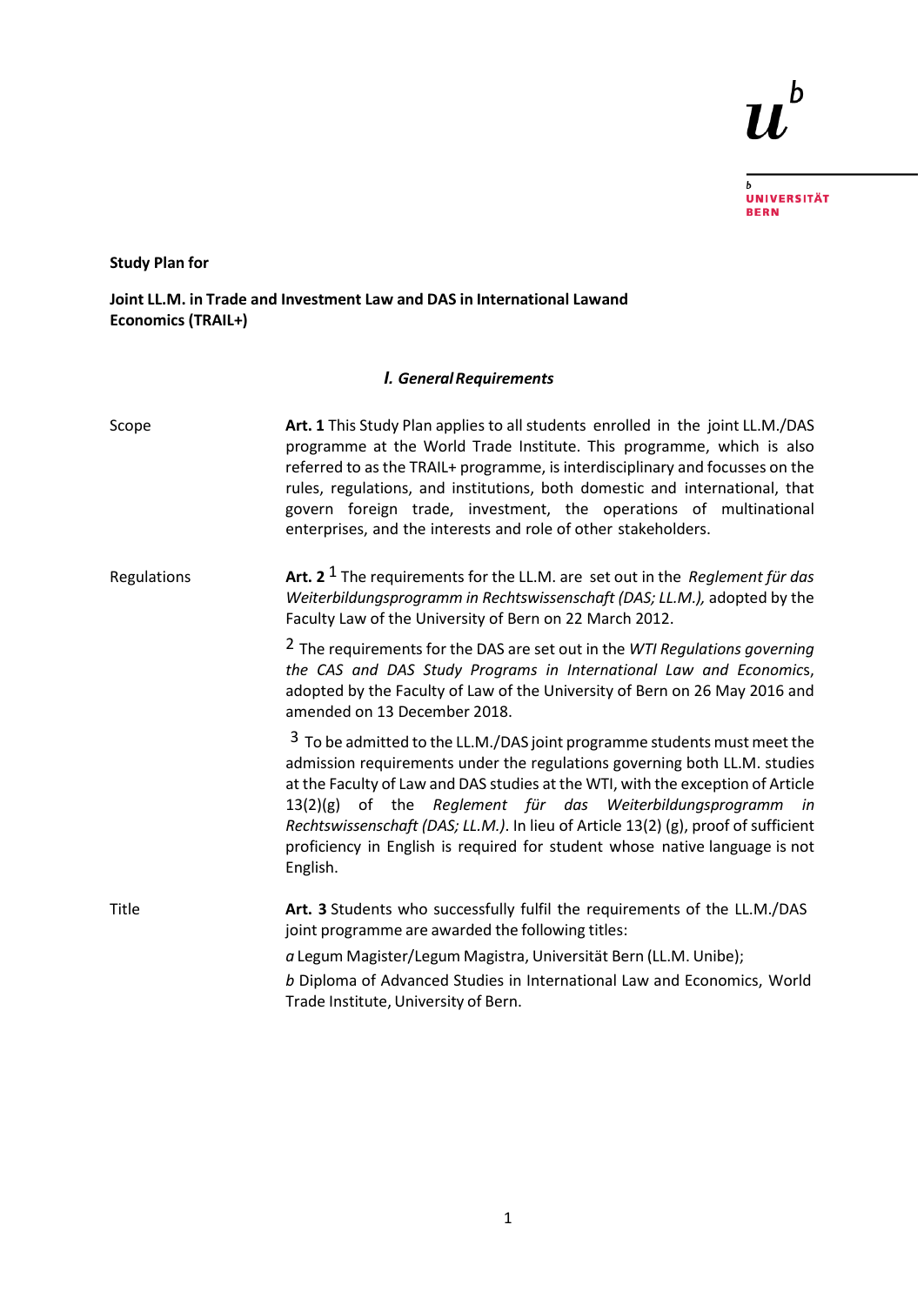| <b>Study Design</b>       | Art. 4 $1$ The LL.M. programme is composed of the compulsory and elective<br>courses and seminars offered at the Faculty of Law of the University of Bern and<br>listed in the Annex. In addition, students may also take courses and seminars<br>offered at the Faculty of Law, which are not listed in the Annex, but were<br>selected by the Academic Programme Committee of the WTI, in consultation<br>with the Faculty of Law, prior to the commencement of each academic<br>semester. All LL.M. courses and seminars are conducted in English.                                  |
|---------------------------|----------------------------------------------------------------------------------------------------------------------------------------------------------------------------------------------------------------------------------------------------------------------------------------------------------------------------------------------------------------------------------------------------------------------------------------------------------------------------------------------------------------------------------------------------------------------------------------|
|                           | <sup>2</sup> The DAS programme is composed of the compulsory and elective courses<br>and seminars listed in the Annex. In addition, MILE students may also take<br>courses and seminars offered at the Faculty of Law and the Faculty of<br>Business, Economics and Social Sciences of the University of Bern, which are<br>not listed in the Annex, but were selected by the Academic Programme<br>Committee of the WTI, in consultation with the relevant Faculty, prior to the<br>commencement of each academic semester. All DAS courses and seminars<br>are conducted in English. |
|                           | <sup>3</sup> Successful completion of the joint LL.M./DAS programme requires the<br>completion of both the LL.M. and DAS programme.                                                                                                                                                                                                                                                                                                                                                                                                                                                    |
|                           | <sup>4</sup> Students have 3 years to complete the joint LL.M./DAS programme.<br>Students who fail to complete the programme may be awarded a certificate<br>of participation, and either the LL.M. or DAS if the relevant requirements<br>have been met. Students must have no outstanding balance in tuition or other<br>university fees in order to graduate.                                                                                                                                                                                                                       |
| <b>Course Content</b>     | Art. 5 The availability, scheduling and content of courses and seminars are<br>published in the WTI's Study Guidelines and Policies for LL.M./DAS Students<br>prior to the beginning of each academic semester. For the LL.M., the list of<br>courses and seminars is prepared jointly with the Department of Economic<br>Law of the Faculty of Law, while for the DAS, courses are drawn from the<br>MILE curriculum.                                                                                                                                                                 |
| <b>ECTS-Credit Points</b> | Art. 6 <sup>1</sup> One ECTS-credit point generally corresponds to a study effort of 25 to<br>30 dedicated hours.                                                                                                                                                                                                                                                                                                                                                                                                                                                                      |
|                           | <sup>2</sup> For courses and seminars taken at the Faculty of Law and the Faculty of<br>Business, Economics and Social Sciences of the University of Bern, students<br>receive the amount of ECTS credit points that are provided for by the Faculty<br>offering these courses or seminars.                                                                                                                                                                                                                                                                                            |
|                           | II. Assessments                                                                                                                                                                                                                                                                                                                                                                                                                                                                                                                                                                        |
| Subject                   | Art. 7 Student knowledge of the subject matter of each course and seminar<br>is examined in the form of an assessment.                                                                                                                                                                                                                                                                                                                                                                                                                                                                 |
| Form                      | Art. 8 Assessments of any given course or seminar are subject to university<br>regulations. Assessments can be conducted in the form of seminar papers,                                                                                                                                                                                                                                                                                                                                                                                                                                |

Language **Art. 9** The language of study is English, and assessments are to be conducted entirely in English.

oral assessments, written assessments, or some combinationthereof.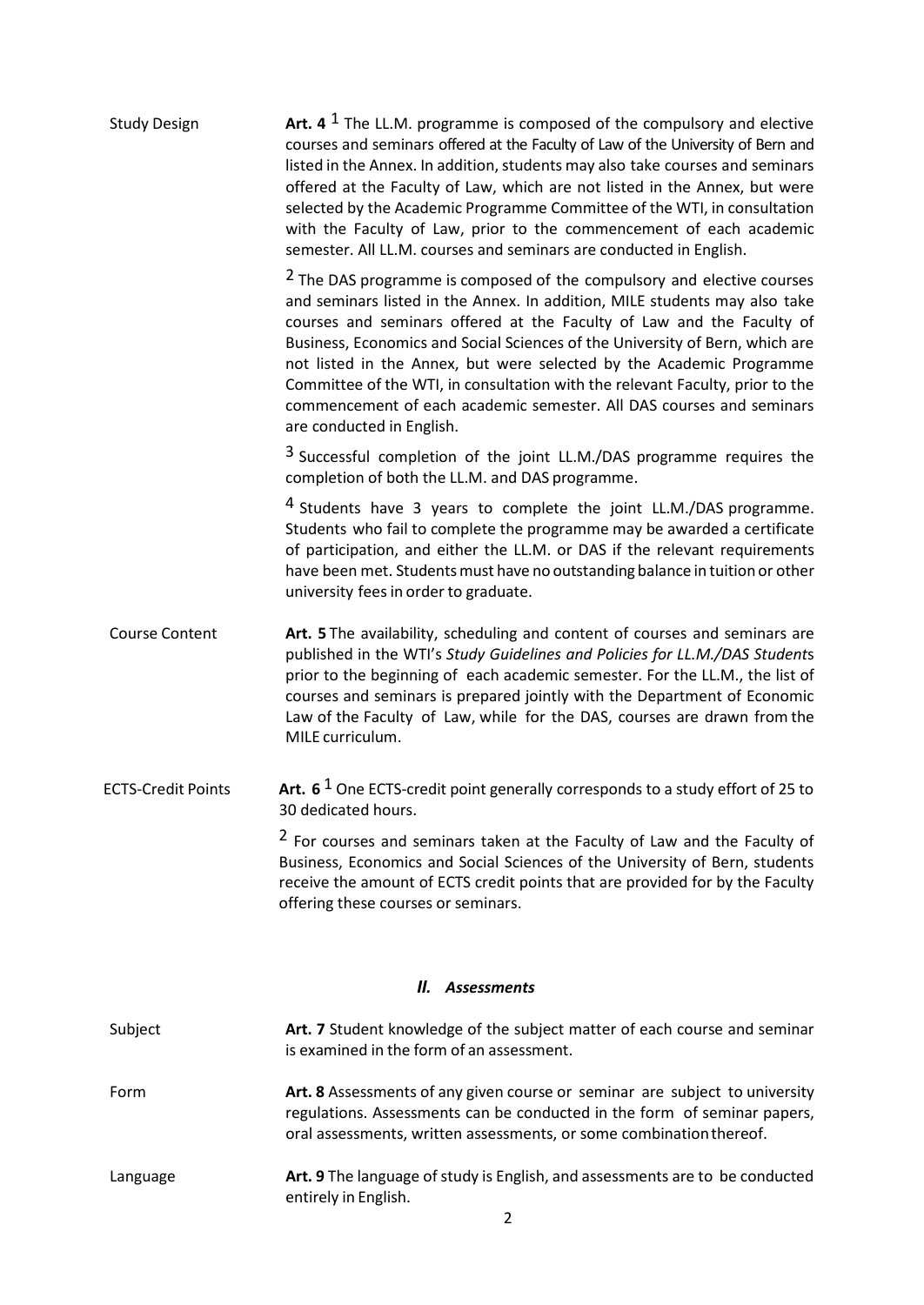|                                           | III. LL.M./DAS TRAIL Programme Study Plan Overview                                                                                                                                                                      |
|-------------------------------------------|-------------------------------------------------------------------------------------------------------------------------------------------------------------------------------------------------------------------------|
| Structure                                 | Art. 10 $1$ The joint LL.M./DAS programme (TRAIL+ programme) includes 50<br>ECTS coursework for the LL.M., 22 ECTS coursework for the DAS, 10 ECTS for<br>the master's thesis, and 8 ECTS for the DAS paper.            |
|                                           | 2<br>Eligible courses for the LL.M. are courses and seminars offered by the<br>Faculty of Law, as provided for in Article $41$ of this Study Plan.                                                                      |
|                                           | 3<br>Eligible courses for the DAS are courses and seminars offered by the WTI<br>and the Faculties of Law and Business, Economics and Social Sciences, as<br>provided for in Article 4 <sup>2</sup> of this Study Plan. |
|                                           | I. Adoption                                                                                                                                                                                                             |
| Adoption                                  | Art. 11 The present Study Plan was adopted by the Faculty of Law,<br>University of Bern on February 24 2022.                                                                                                            |
| Entry into Force<br>by the Faculty of Law | Art. 12 <sup>1</sup> The present Study Plan entered into force on upon its adoption                                                                                                                                     |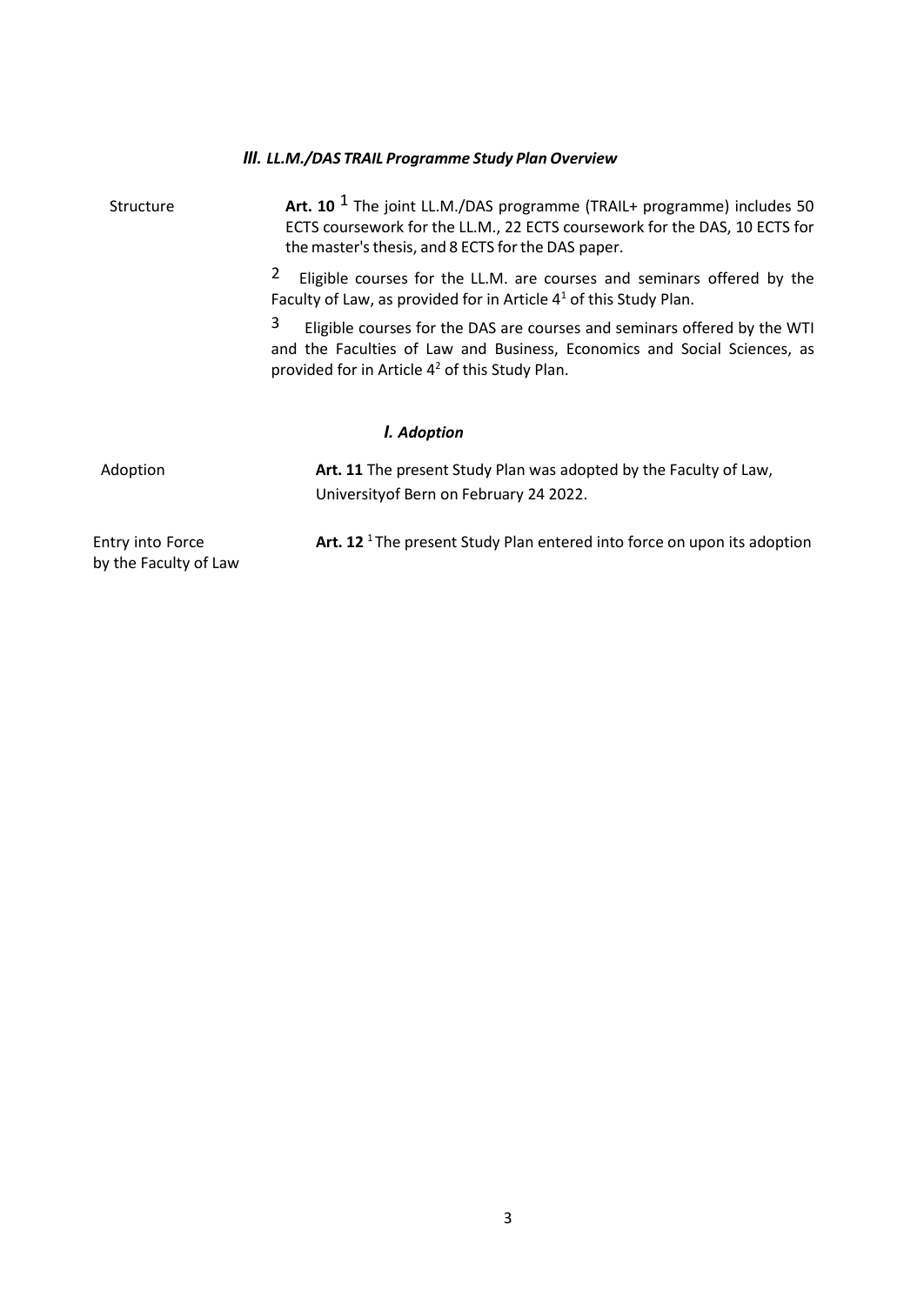## *Annex*

| <b>Compulsory Courses</b>                                                                                   |    |  |
|-------------------------------------------------------------------------------------------------------------|----|--|
| <b>Fall Semester</b>                                                                                        |    |  |
| Foundations of Economics*                                                                                   |    |  |
| International Investment Law**                                                                              |    |  |
| International Trade Regulation***                                                                           | 10 |  |
| <b>Global Political Economy</b>                                                                             | 5  |  |
| <b>Global Economic Governance Seminar Series</b>                                                            | 1  |  |
| WTO Law on Border Measures and Trade Facilitation                                                           | 3  |  |
| The Law on Policy of Trade in Services                                                                      | 3  |  |
| WTO Law on Anti-Dumping and Safeguard Measures                                                              | 3  |  |
| WTO Law on Subsidies and Countervailing Measures                                                            | 3  |  |
| <b>Spring Semester</b>                                                                                      |    |  |
| International Economics*                                                                                    | 7  |  |
| International Economic Dispute Resolution                                                                   |    |  |
| International Economic Law and Pursuit of Core Societal Values and Interests                                |    |  |
| <b>Global Economic Governance Seminar Series</b>                                                            | 1  |  |
| Moot Court****                                                                                              | 5  |  |
| <b>Elective Courses at the WTI</b>                                                                          |    |  |
| WTO Law on Technical Barriers to Trade and Sanitary and Phytosanitary Measures                              | 3  |  |
| Innovation and Intellectual Property Protection: Foundations and Challenges                                 | 3  |  |
| The Proposed EU Carbon Border Adjustment Mechanism (CBAM): its Legality,<br><b>Effectiveness and Impact</b> | 3  |  |
| Intellectual Property and the Digital Economy                                                               |    |  |